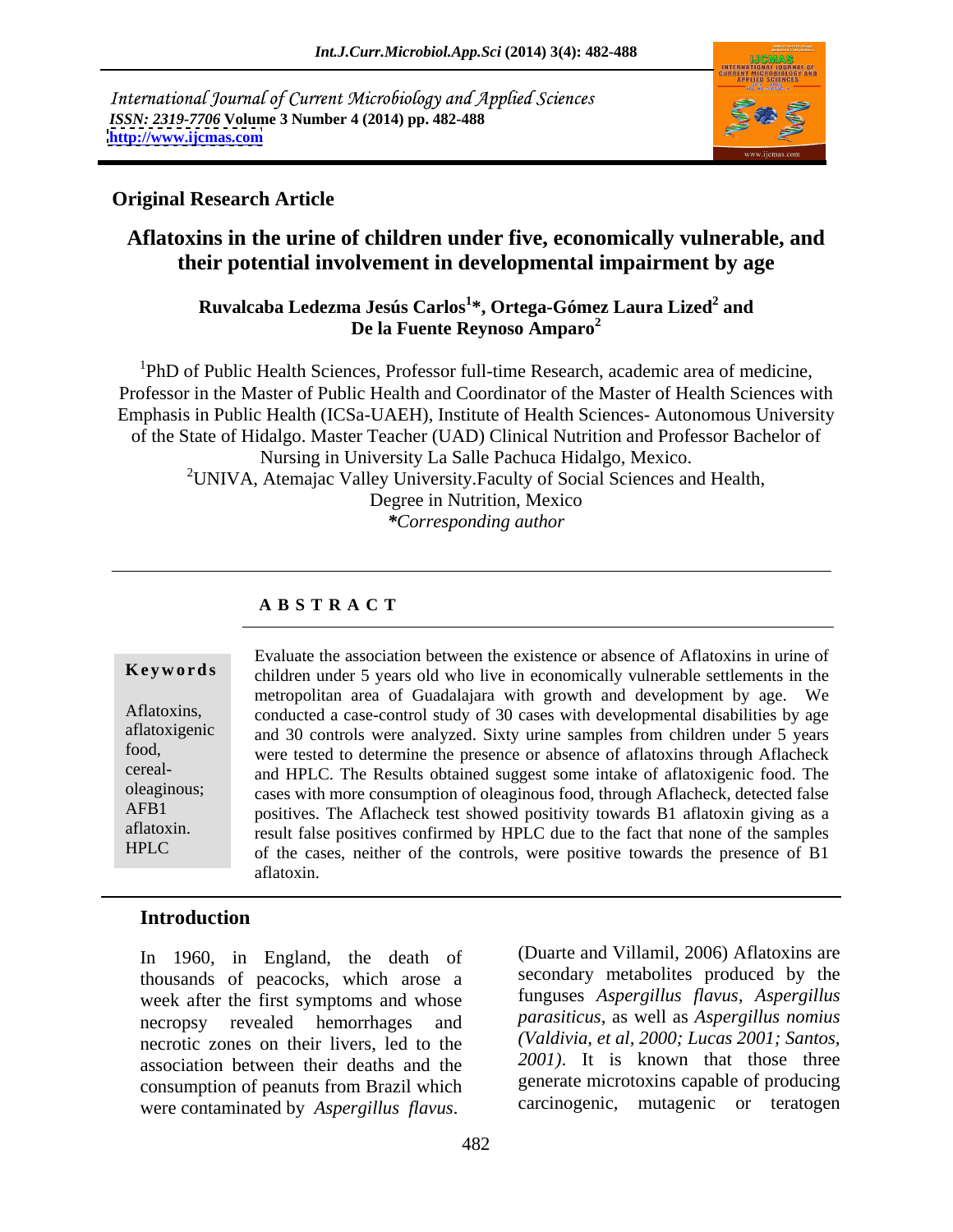From the aflatoxins B1 (AFB1), B2 (AFG1) and G2 (AFG2). The most (AFB2), M (AFM), G1 (AFG1) y G2 (AFG2) (Ramis, 1998) the most important degree. (Jonsyn, 1995; Valdivia, 2000) known is AFB1 regarding its toxigenic The chronic ingestion of these toxins power. (Ramis, 1998; Valdivia, 2000,) It has been possible to detect the AFM as chronic forms of malnutrition in children one of the secondary metabolites of AFB1 in growth process; as well as liver and in blood and urine, (Jonsyn, et al, 1995)as kidney damage, carcinogenesis and well as on blood from the umbilical immunosuppression, (Jonsyn, 1995; cord.(Jonsyn, 1995; Valdivia, 2000) And it oJnathanet al, 2004) also the aflatoxins is certain that those present have an have been implicated in the pathogenesis association with liver cancer. (López and of malnutrition such as wasting and Avendaño, 2000). Stunting. (Gong et al, 2003 and 2004).

The weight-height indicators byage, the Aflatoxins have been detected in body realization of physical and intellectual fluids, including urine, and have been development level of the child, allows a forecast of development including the 2009; Tchana, et al, 2010) In the study cognitive level, the effect on their called Aflatoxins in body fluids and food nutritional status, even are immersed as a of Nigerian children with protein-energy result of diets poor in terms of food laws, malnutrition byOnyemelukwe et al,2012 therefore socially they could relate to the say that they have detected all types of intake of an aflatoxigénic diet dependent aflatoxins in urine samples of patients and on socio-economic indicators and controls with varying concentrations, and represent risks for the intake of who in the controls have higher aflatoxin aflatoxigenic food, situation that could detection (90.9%), followed by affect the general population and interfere  $\mu$  kwashiorkor (84,6%), the marasmo with the development of children, without (81,8%) and marasmo kwashiorkor (60%), with the development of children, without (81,8%) and marasmo kwashiorkor (60%), ignoring the impact on the rest of age in descending order, the differences groups with diverse effects.Mycotoxins are one of the public health problems who were not significant. (p> 0.05) (Tchana, et with greatest difficulty approach the legislature for to put limits on their presence in food.The potential harmful The present research was being done with effects that these substances have in the finality to provide an answerto the human health, even at low levels of following unknown: Does the urine of exposure, only allow the adoption of children under 5 living in economically preventive action and the reducing of pollution, but it does not complete its elimination.(Lucas, 2001) development and growth of these children

Mycotoxins are fungal metabolites, the toxins produced by Aspergillus flavus,

damage3-6. Such funguses have been Aspergillus parasiticus and Aspergillus detected on corn, peanuts and grains in nomius are called aflatoxins,(Bourgeois, et general (Santos, 2001). al, 1994) which include aflatoxin B1 (AFB1), B2 (AFB2), M1 (AFM), G1 important is AFB1 due to their toxigenic havwe been associated with some of the chronic forms of malnutrition in children kidney damage, carcinogenesis immunosuppression, (Jonsyn, 1995;

> associated with malnutrition. (Turner et al detection (90.9%), followed by kwashiorkor (84,6%), the marasmo in descending order, the differences observed in the detection rates in urine al, 2010;Onyemelukwe, et al, 2012 ).

vulnerable colonies have aflatoxin? Is the presence of Aflatoxin involved with the because of their age?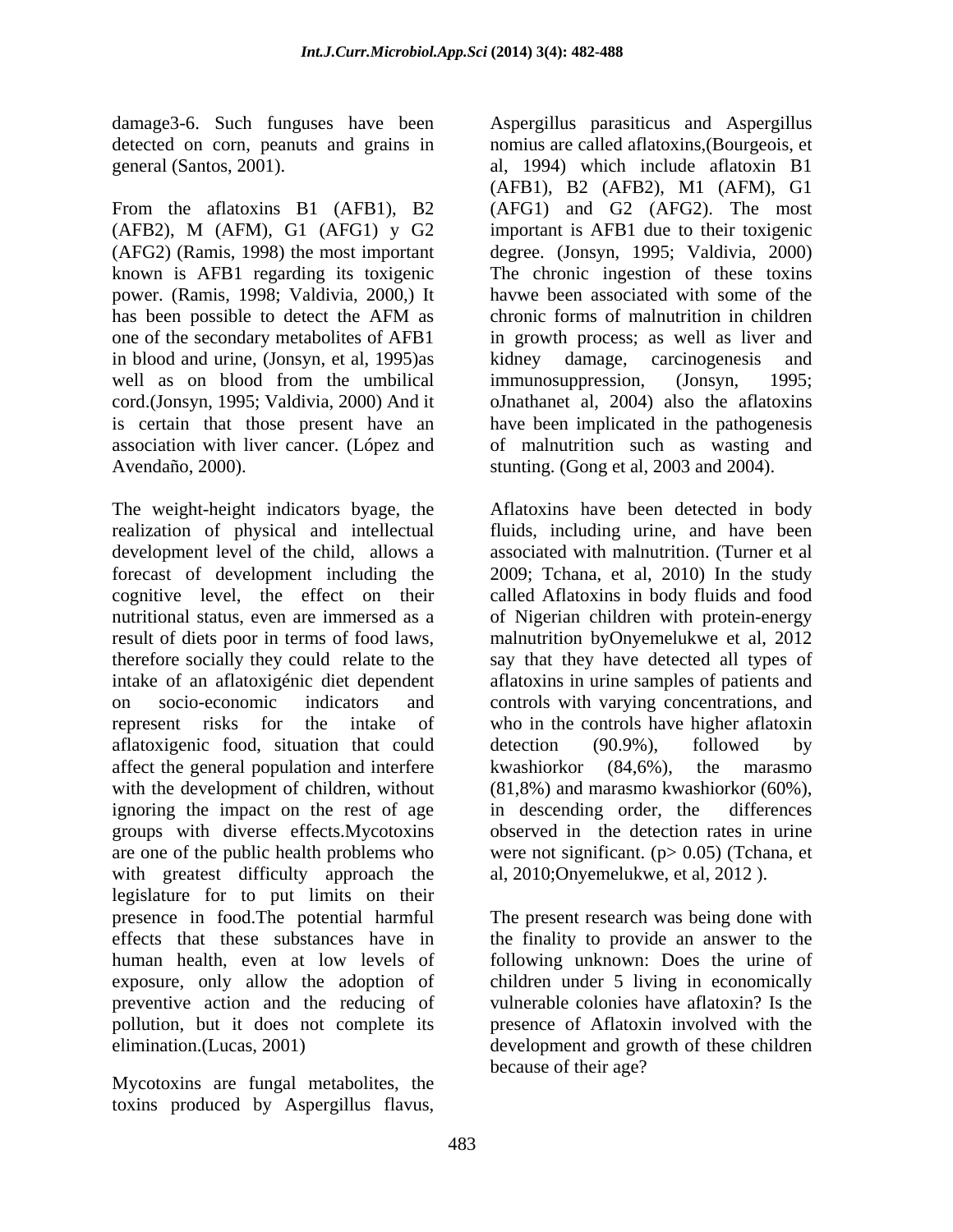| Variable                        | Variable                   | Variable    | marzipan, cases have increased from the   |
|---------------------------------|----------------------------|-------------|-------------------------------------------|
| Independent                     | Intervening                | Dependent:  | the intake. (Table 1).                    |
| Aflatoxigenic Premature         |                            | Growth-     | The frequency of consumption could        |
| diet and                        | infants,                   | development | represent daily-daily intake, although in |
| aflatoxins in children with and |                            |             | this study no significant difference was  |
| urine.                          | diseases who   nutritional |             | detected between the case and control     |
|                                 | affecting                  | status.     | groups. (Table 1 and table 2)             |
|                                 | their growth               |             | The test Afla Check showed positivity to  |
|                                 | and                        |             | aflatoxin B1 in urine samples and food    |
|                                 | development,               |             | resulting in false positives confirmed by |
|                                 | humid                      |             | HPLC, since none of the samples in cases  |
|                                 | climates.                  |             | and controls were positive to aflatoxin   |

We conducted a case-control study, for which we interviewed mothers in 30 cases with deficiencies in the developmental by their age and 30 controls, and 60 urine samples were analyzed to determine the Regarding the determination of aflatoxins in urine, the analysis was performed with test strips AflaCheck and by HPCL in the same samples. A duplicate urine sample testing was usedwhich marked a standard concentration ranging between 2 and 10 ppb, this showed readings between 3,422 and 3,597 showing positivity of the sample. Statistical analysis was performed from building a database on D-BASE III plus and analysis in SPSS-15.

Both cases and controls have a similar food. It was found that the group of cases reported an increase of the consumption of oil (Figure 1) such as walnuts, almonds and peanuts, this could make a difference in the final analysis, even depending on the quality of these foods, it represents an

**For which the following variables were** indicator of likely consumption and **considered: considered: presence of aflatoxins**, also it was found Variable Variable Variable marzipan, cases have increased from the Intervening Dependent: the intake. (Table 1). that in terms of intake of sweets and

their growth The test Afla Check showed positivity to and aflatoxin B1 in urine samples and food development, resulting in false positives confirmed by humid HPLC, since none of the samples in cases climates. and controls were positive to aflatoxin **Materials and Methods** sample was performed in a duplicate presence or absence of aflatoxin. Who's not mannested in none or the AFB1. While conducting the test, a urine labeled with a standard of concentration ranging between 2 and 10 ppb. The readings for the standards were positive for the aflatoxin readings ranging from 3.422 to 3.597 ppb showing positivity of the sample to aflatoxin AFB1, situation who's not manifested in none of the problem samples for cases as for controls.(Table 3).

**Results and Discussion** food intake including the aflatoxigenic association, on the other hand the The differences detected in the eating pattern in cases and controls were not useful for the determination of aflatoxin AFB1 in urine with the development by age of the children.It Seemed that the issue is uncertain, however it, the results could be derived by the sample size, probably to a larger sample size, the probability of detecting children with aflatoxin B1 in urine would have been greater, and if detected, we could have performed the calculation of the OR, this would give greater certainty in the pursuit of this detection of false positives with a test based in reactive strips regarding to HPCL shows the importance of using this method in its determination, it denotes greater specificity and sensitivity respect to Afla Check.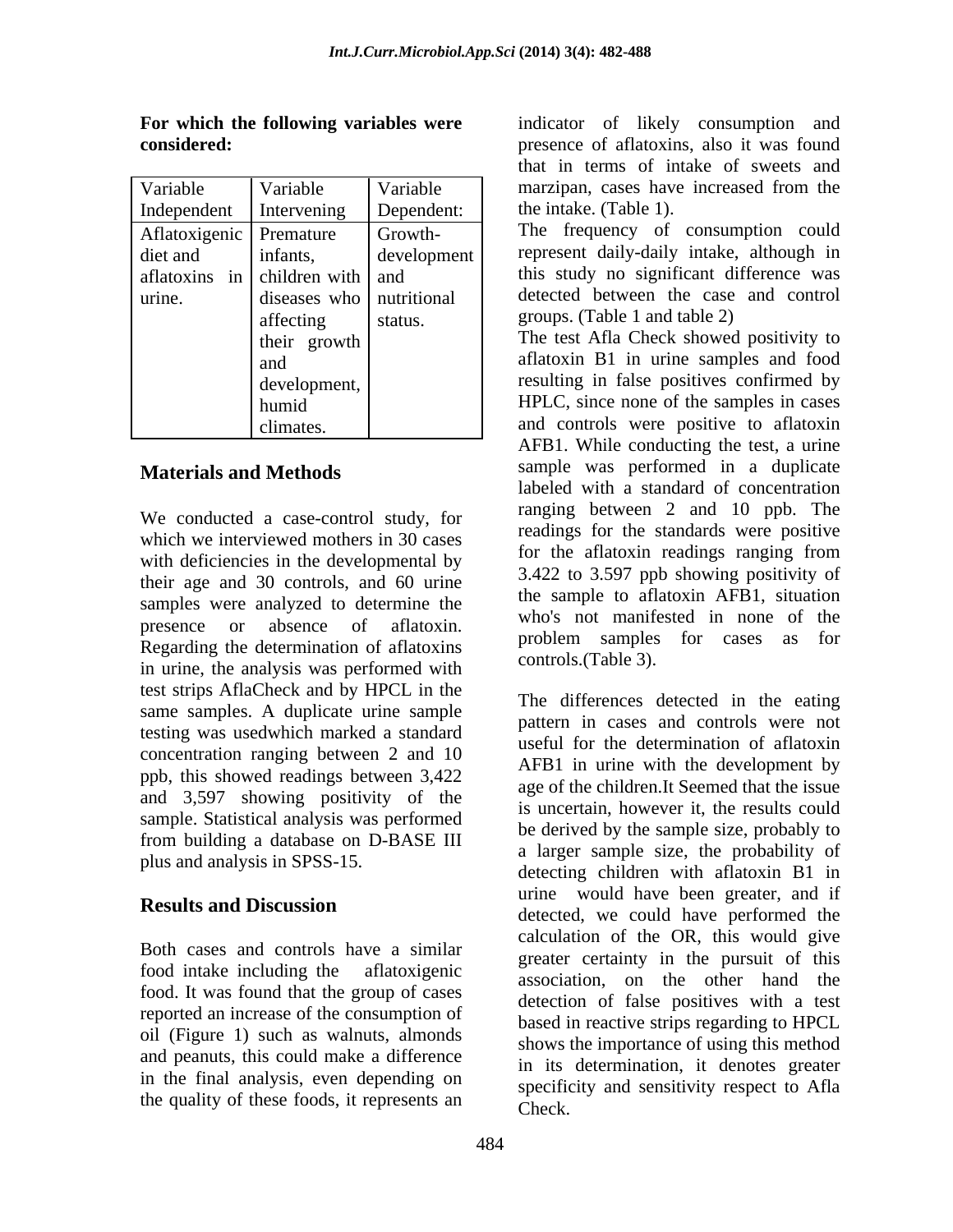The search of aflatoxin AFM1 as an activation of aflatoxin B1 when indicator of the presence of aflatoxin translocation causing thymine AFB1 it confirms the exposure of the

The same measurement of parameters of the studied sample, even of the genetics

Results are important to highlight which makes the aflatoxin AFM1 an indicator of Particularly in reference to aflatoxins aflatoxin B1, it would be important check exposition by means of the diet. quality or suspicious of present aflatoxins, 1991; Sudakin, 2003) In addition,

The frequency of consumption could provoke embryonic death by groups. (Table 1 and table 2) According to quality  $p > 0.05$ , in comparison with the diminish their productivity and quality of the corn tortillas and peanuts, being detected by HPLC aflatoxin AFB1

that the molecular mechanism by which aflatoxins are produced cause a derivative division in metaphase level, the genome toxic effect depends on the metabolic

aflatoxin. translocation that causes mutations in the were used to determine if there was a effect of food in humans aflatonxigenic is deficiency or not in the development, it unknown, (Lunn, et al, 1997; Kirk, et al, could provide a higher probability of use 2000;Sudakin, 2003) forthe same study with a greater reliability, dependent itself the effect on children regarding the issue implicated in each child detected as opportunity to investigate and seek cases or as controls. alternatives to avoid exposure to such activation of aflatoxin B1 when translocation causing thymine guanine.Epidemiological studies show sequence 249 of the tumor suppressor gene p53, DNA 22 to 25 region, but the presence and effect of aflatoxins is an toxins.

if there is aflatoxin AFM1 in children Apparently this has not been studied in whose intake were described of dubious humans in a systematized way. (Ozturk, even if AFB1 cannot be detected in urine Evidences of their effect exist on animals, and has already been metabolized and bio-mutagenic and carcinogenic. (Lunn, et al , transformed into AFM1. 1997) For instance, It is known that in represent daily intake, although in this inmunotoxicity of the embryo, as well as a study no significant difference were diminishment in the production of eggs detected between the case and control and in the size of those. In 1999, the FAO aflatoxigenic intake, between junk food consumption should remain free of and corn tortilla intake, it showed a low mycotoxins. Such substances in ruminants apparently causing other variables or even 2013) In experiments carried out with synergism to be necessary to increase the female rabbits, it was detected that after sample size to increasethe probability of the administration of 100 micrograms of and AFM1. obtained with a high degree of mortality in Derived from the results it was determined stayed alive, aflatoxins and liver damage teratogenic effect inhibition of cell being administered with 50 micrograms by exposition by means of 1991; Sudakin,2003) In addition, acute out brakes that cause death, they can provoke embryonic death by and WHO pointed out that food for human diminish their productivity and occasionally cause death. (González, aflatoxins by weighted Kg, pregnancy was 47% of the cases. Some of the rabbits that stayed alive, aflatoxins and liver damage were determined; their birth rate was zero even (Galán and Rodríguez, 2003) when weight( $Kg$ ) for 10 days. As well as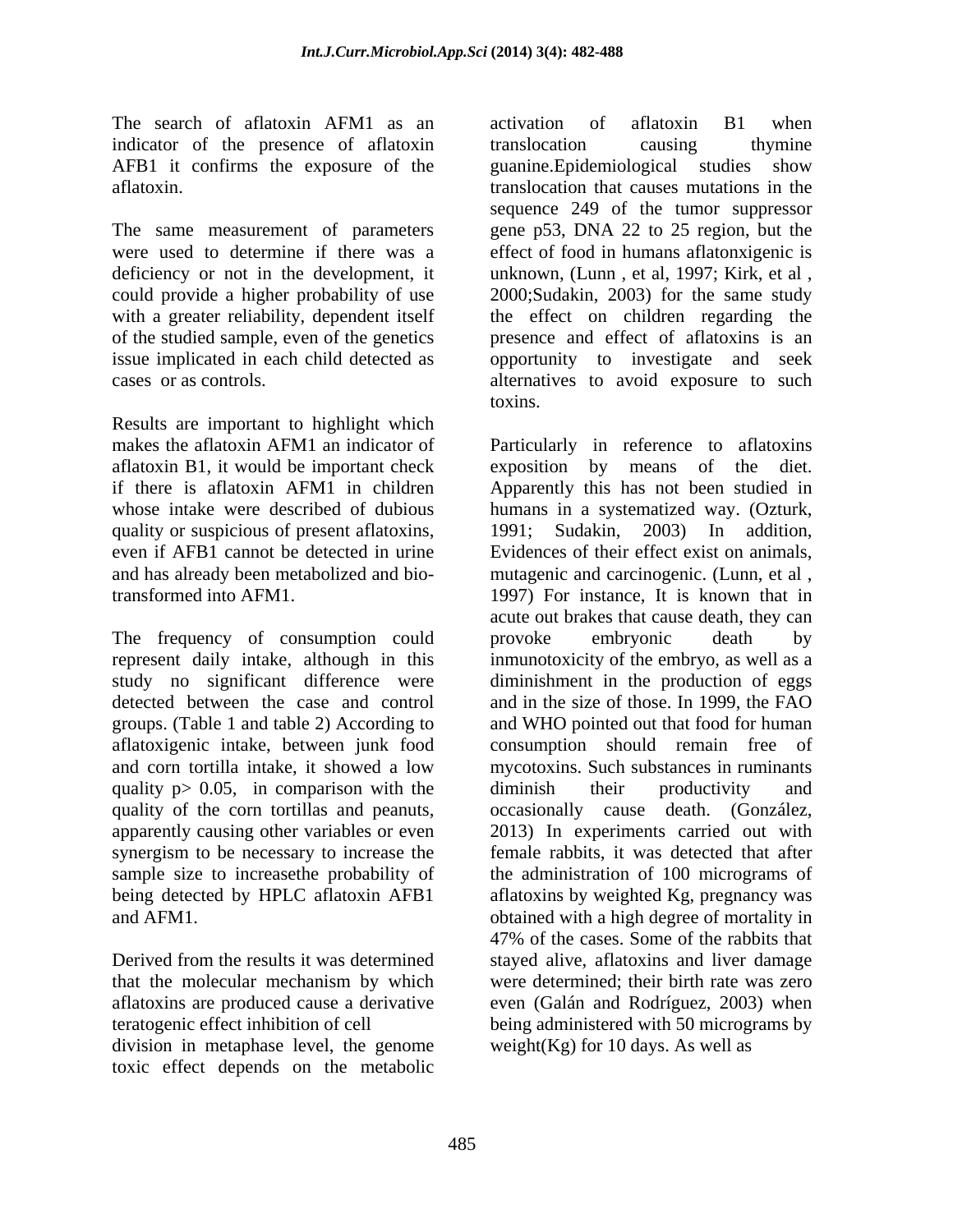|                    | developmental difficulties. $N = 30$ cases and 30 controls | Table.1 Structured interview to mothers of children under five years with and without |  |  |  |  |
|--------------------|------------------------------------------------------------|---------------------------------------------------------------------------------------|--|--|--|--|
|                    | <b>S</b> weets                                             | Marzipan                                                                              |  |  |  |  |
| Cases              |                                                            |                                                                                       |  |  |  |  |
| Controls           |                                                            |                                                                                       |  |  |  |  |
| 60, Source: Direct |                                                            |                                                                                       |  |  |  |  |

**Table.2** Structured interview to mothers of children under five years with and without developmental difficulties.  $N = 30$  cases and 30 controls  $N = 60$ , Source: Direct. Cobnut Almond Pistachio Peanut Cases 28.6 14.3 0 57.1 | Controls 20 10 10 50 10

**Table.3** Average Determination of aflatoxin B1 in the children urine less than five years in standardized sample added with aflatoxin B1 respect to test samples in cases and controls

| Standard sample                                                                          | Standard sample                     |
|------------------------------------------------------------------------------------------|-------------------------------------|
| Average aflatoxin<br>B1 detected.                                                        | Average aflatoxin<br>B1 detected.   |
|                                                                                          |                                     |
| 3.422                                                                                    | 3.597                               |
| Problem sample<br><b>HPLC</b>                                                            | Problem sample<br><b>HPLC</b>       |
| Promedio de aflatoxina B1detected.                                                       | Promedio de aflatoxina B1 detected. |
| the control of the control of the control of the control of the control of<br>0=Negativa | 0=Negativa                          |

 $N = 30$  cases and 30 controls with your witness or standard sample and problem sample. **Source:** Analysis by HPLC of urine samples collected at ZMG vulnerable colony, Guadalajara Metropolitan Area.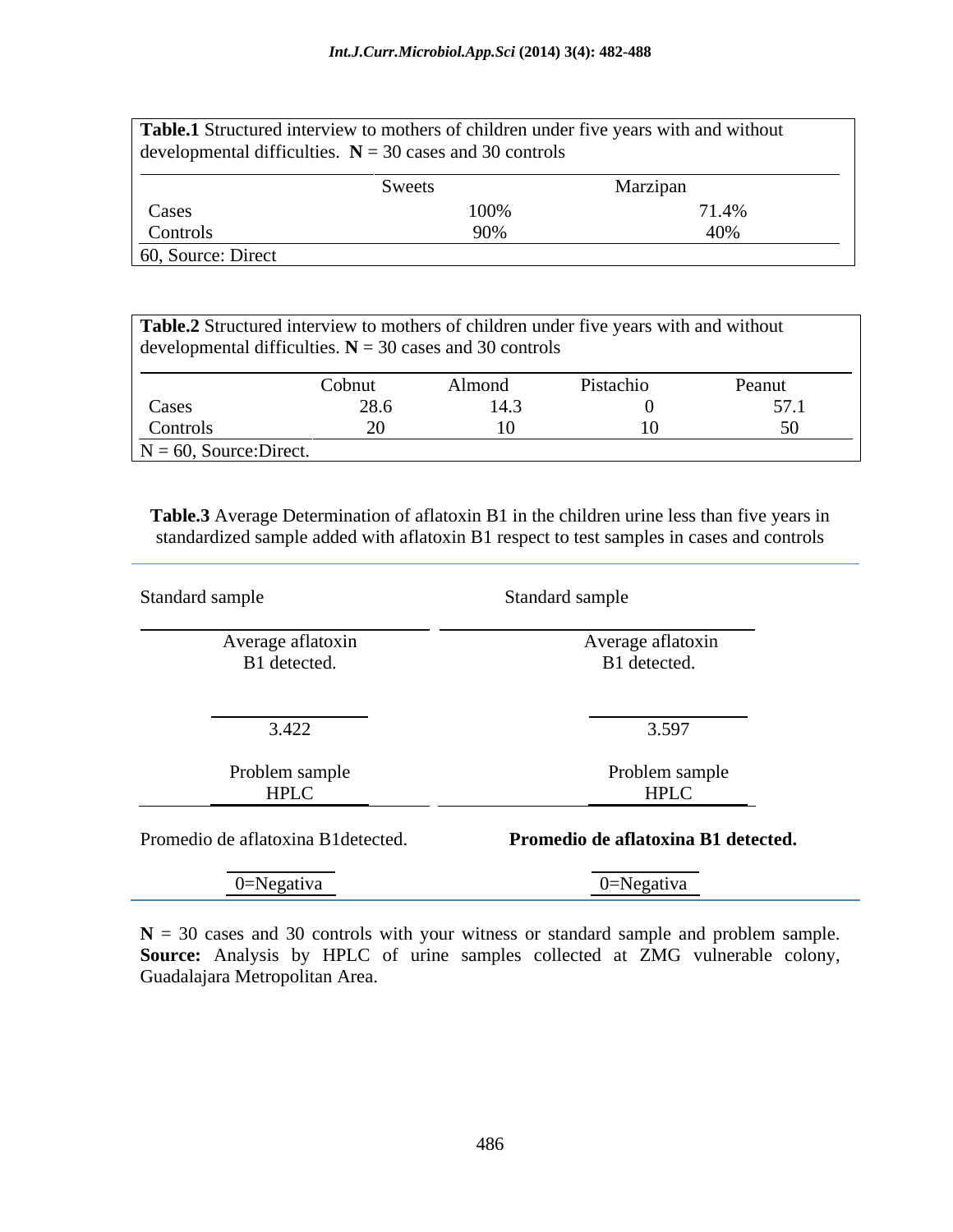testicular steroidogenesis in rats, it can also drastically affect trout (Turner, et al, 2007)in reference to its effect in humans, Ruvalcaba Carlos Ledezma integrated in it is necesary to research the impact in research for his titration to 2 students of development of boys byage, since there is evidence of the presence of aflatoxin authors of the present research article AFB1 candy some companies and whether would like to acknowledge and truly thank the daily intake is contaminated by aspergillus and its products intake based on sweets or peanut derivatives are a risk Teaching English as a Foreign Language, forutros health. Particularly on children. and *Samantha Latorre Cervantes* for her

By AflaCheck test, it is possible to allows the possibility to increase the determine aflatoxins in urine and food, transferring and modification of scientific however, the test detects false positives, knowledge. The authors declare that no therefore it decreases their sensitivity and conflict of interests for the publication of specificity discrediting its reliability.

Both cases and controls present similar food intake even respect to the **References** aflatoxigenic food.

When looking for the determination of aflatoxin B1, it is suggested that we Pub. 20<br>
nerform the aflatoxin determination by the Burgois. perform the aflatoxin determination by the HPLC method, even determined with more effectively the analysis in the  $\frac{La}{dt}$  contamination por micotoxinas. search to detect aflatoxin M1, insomuch as<br>  $1-3$ : Available in: this is a result of the metabolism of  $\frac{1-3}{\frac{1}{2}}$ ,  $\frac{1}{\frac{1}{2}}$ 

The results obtained in this research are denoted that it doesn't allow the young children from Benin and Togo, association between aflatoxin AFB1 and poor development for the age, insomuch as it does not detect aflatoxin AFB1 in the children´s urine with or without gaps in its development. **development** development.

The authors of present research article Granma Cuba. Available AMMFEN thank its 2008 call: THIS PROJECT WAS FUNDED BY 4/micotoxinas/micotoxinas.shtml AMMFEN, (Mexican Association of Members, Colleges and Schools of

(Steven, 2004) contributions on the revision and Nutrition) To Win The First Award of National Research the D in C. Jesus degree in nutrition UNIVA. The the collaboration of Yesenia Elizabeth Ruvalcaba Cobián who has a B.A in translation of the article; situation which this research paper.

# **References**

- Duarte-Vogel S, Villamil-Jiménez LC.Micotoxins in publichealth.Rev Salud Pub. 2006;8 1:129-35. SUPLIR por Burgois.
- Galán-Alejo, L.C. y Rodríguez-Jerez, J,J. 2003 La contaminación por micotoxinas. Universidad Autónoma de Barcelona, pp 1-3; Available in: <http://www.consumaseguridad.com>
- aflatoxin AFB1.<br>
Gong YY, Egal S, Hounsa A, Turner PC, Hall AJ, Cardwell KF and CP Wild 2003 Determinants of aflatoxin exposure in young children from Benin and Togo, West Africa; the critical role of weaning . Int J Epid, 32: 556-562.
	- Gong, Y.Y., Et al, 2002 Dietary aflatoxin exposure and impaired growth in young children from Benin and Togo: cross sectional study.British Medical Journal. V325 i7354 p202.
- **Acknowledgment**<br>
González-Salas, R. Desafíos en la lucha contra las micotoxinas. 2013 Universidad de Granma Cuba. Available in[:http://www.monografias.com/trabajos1](http://www.monografias.com/trabajos1) <4/micotoxinas/micotoxinas.shtml>
	- Jonathan Williams, H. Et al. 2004 Human aflatoxicosis in developing countries: a review of toxicology, exposure, potential